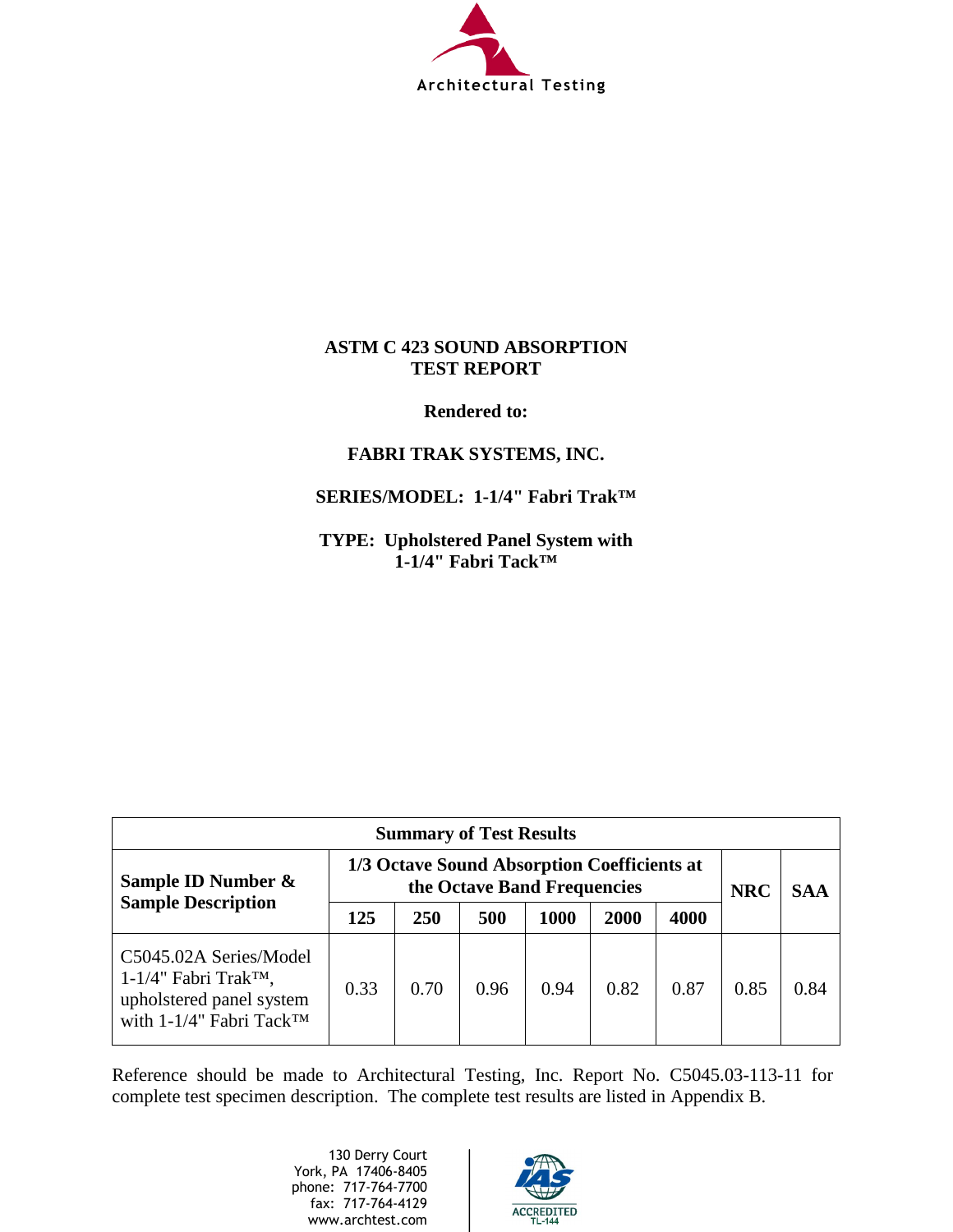

# **ACOUSTICAL PERFORMANCE TEST REPORT**

Rendered to:

FABRI TRAK SYSTEMS, INC. 111 West Park Drive Mt. Laurel, New Jersey 08054

|                                   | Report No: C5045.03-113-11 |
|-----------------------------------|----------------------------|
| Test Date:                        | 02/04/13                   |
| <b>Report Date:</b>               | 03/13/13                   |
| <b>Record Retention End Date:</b> | 03/13/17                   |

## **Test Sample Identification**:

**Series/Model**: 1-1/4" Fabri Trak™

**Type**: Upholstered Panel System with 1-1/4" Fabri Tack™

**Overall Size**: 2.44 m by 2.74 m (8' by 9')

**Project Summary**: Architectural Testing, Inc. was contracted by Fabri Trak Systems, Inc. to conduct a sound absorption test on a Series/Model 1-1/4" Fabri Trak™, upholstered panel system with 1-1/4" Fabri Tack™ . A summary of the results is listed in the Test Results section, and the complete test data is included as Appendix B of this report. The sample was provided by the client.

**Test Methods**: The acoustical test was conducted in accordance with the following:

ASTM C 423-09a, *Standard Test Method for Sound Absorption and Sound Absorption Coefficients by the Reverberation Room Method*.

ASTM E 795-05 (2012), *Standard Practices for Mounting Test Specimens During Sound Absorption Tests*.

**Test Equipment**: The equipment used to conduct these tests meets the requirements of ASTM C 423. The microphone was calibrated before conducting the sound absorption test. The test equipment and test chamber descriptions are listed in Appendix A.

> 130 Derry Court York, PA 17406-8405 phone: 717-764-7700 fax: 717-764-4129 www.archtest.com

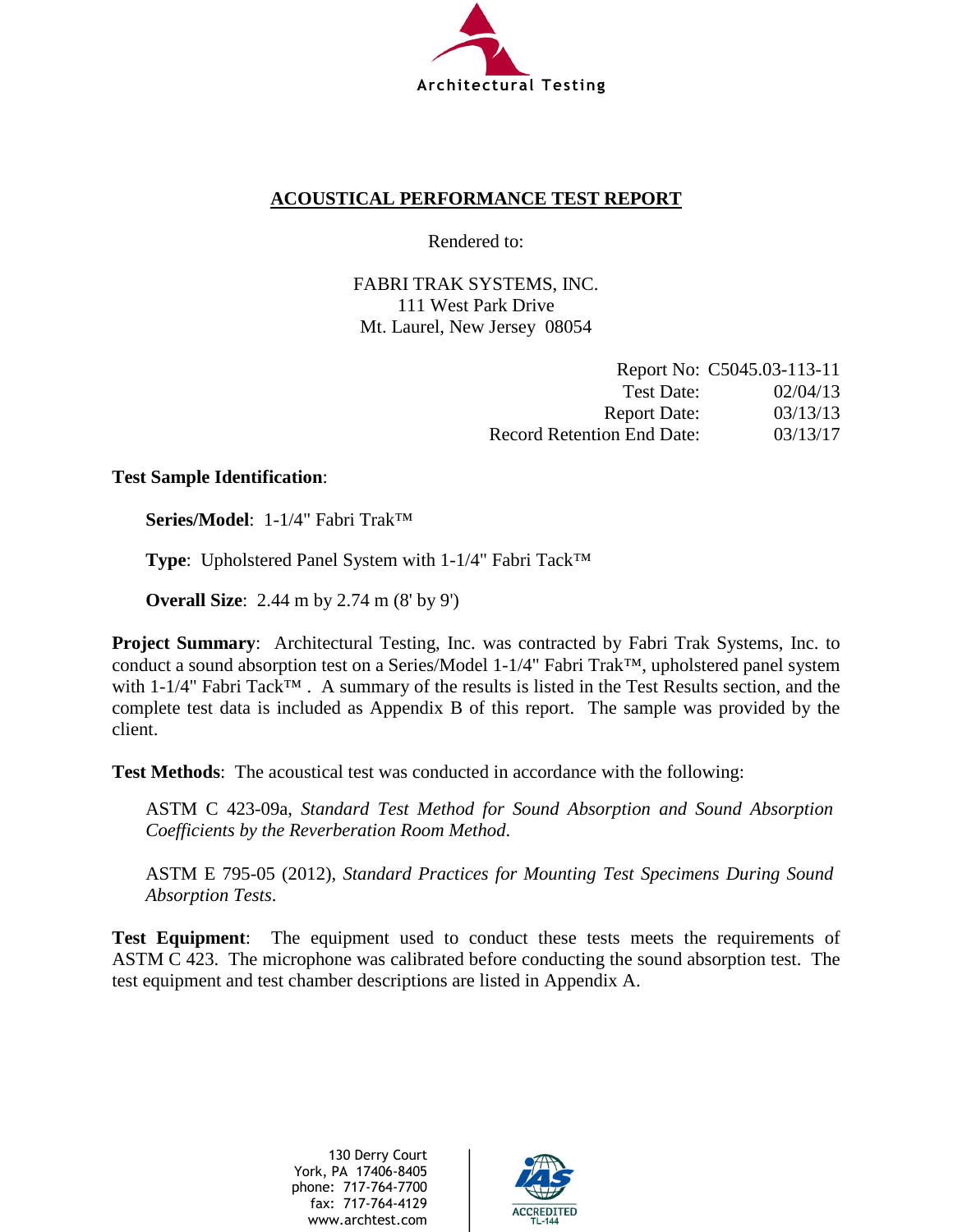

**Test Procedure**: The sound absorption of the reverberation chamber was measured before the test specimen was installed. This measurement shall be referred to as the empty room test. For the Type A mounting, the test specimen was placed directly against the test surface (floor) of the reverberation room with the high density board exposed to the sound field. The perimeter of the sample was sealed to the floor with aluminum angle and duct tape. The sound absorption test was then re-run. The absorption measurement with the specimen inside the chamber shall be referred to as the full room test.

For the empty and full room tests, ten decay measurements were conducted at each of the five microphone positions. The sound absorption test was conducted at 1/3 octave band frequencies ranging from 80 to 5000 hertz. The air temperature and relative humidity conditions were monitored and recorded during the empty and full room measurements.

The Sound Absorption Coefficient is the full room absorption minus the empty room absorption divided by the area of the sample in  $m^2$ . The Sound Absorption Coefficient is dimensionless.

The Noise Reduction Coefficient (NRC) rating is the arithmetic average of the sound absorption coefficients at 250, 500, 1000 and 2000 hertz. The average is rounded to the nearest multiple of 0.05.

The Sound Absorption Average (SAA) rating is the arithmetic average of the sound absorption coefficients at the frequencies ranging from 200 to 2500 hertz. The average is rounded to the nearest multiple of 0.01.

| <b>Material Description</b>              | <b>Average Thickness</b> |        |  |
|------------------------------------------|--------------------------|--------|--|
| Standard acoustically transparent fabric | $1.52 \text{ mm}$        | 0.060" |  |
| 14-18# High density board                | $6.35$ mm                | 0.250" |  |
| Fiberglass 6 pcf                         | 25.40 mm                 | 1.000" |  |
| 5/8" Gypsum board                        | $16.51 \text{ mm}$       | 0.650" |  |

### **Sample Description**:

The test specimen consisted of two, 1.22 m by 2.74 m (4' by 9') upholstered panels, which were arranged to produce a 2.44 m by 2.74 m (8' by 9') test specimen. Each upholstered panel construction included a 32 mm (1-1/4") Fabri-Trak®, FR extruded vinyl locking-channel frame. Each frame was fastened along the perimeter of 1.22 m wide by 2.74 m long by 16 mm thick (4' wide by 9' long by 5/8" thick) gypsum board with heavy-duty staples, which simulated a wall construction. The 32 mm (1-1/4") Fabri Tack<sup>™</sup> high density fiberglass board, which consisted of 6.35 mm (1/4") thick 16# high density board skin laminated onto 25.4 mm (1") thick 6 pcf fiberglass body, was installed flush with the edges of each frame with the high density board skin facing the sound field. Acoustically transparent polyester fabric was stretched over each panel and retained by the frame's integrated locking-channel. The total thickness of the fully assembled test specimen was approximately 50.8 mm (2"). The total weight of test specimen was approximately 112.5 kg (248 lbs). The sample test setup was photographed with a digital camera, and a picture is included in Appendix C.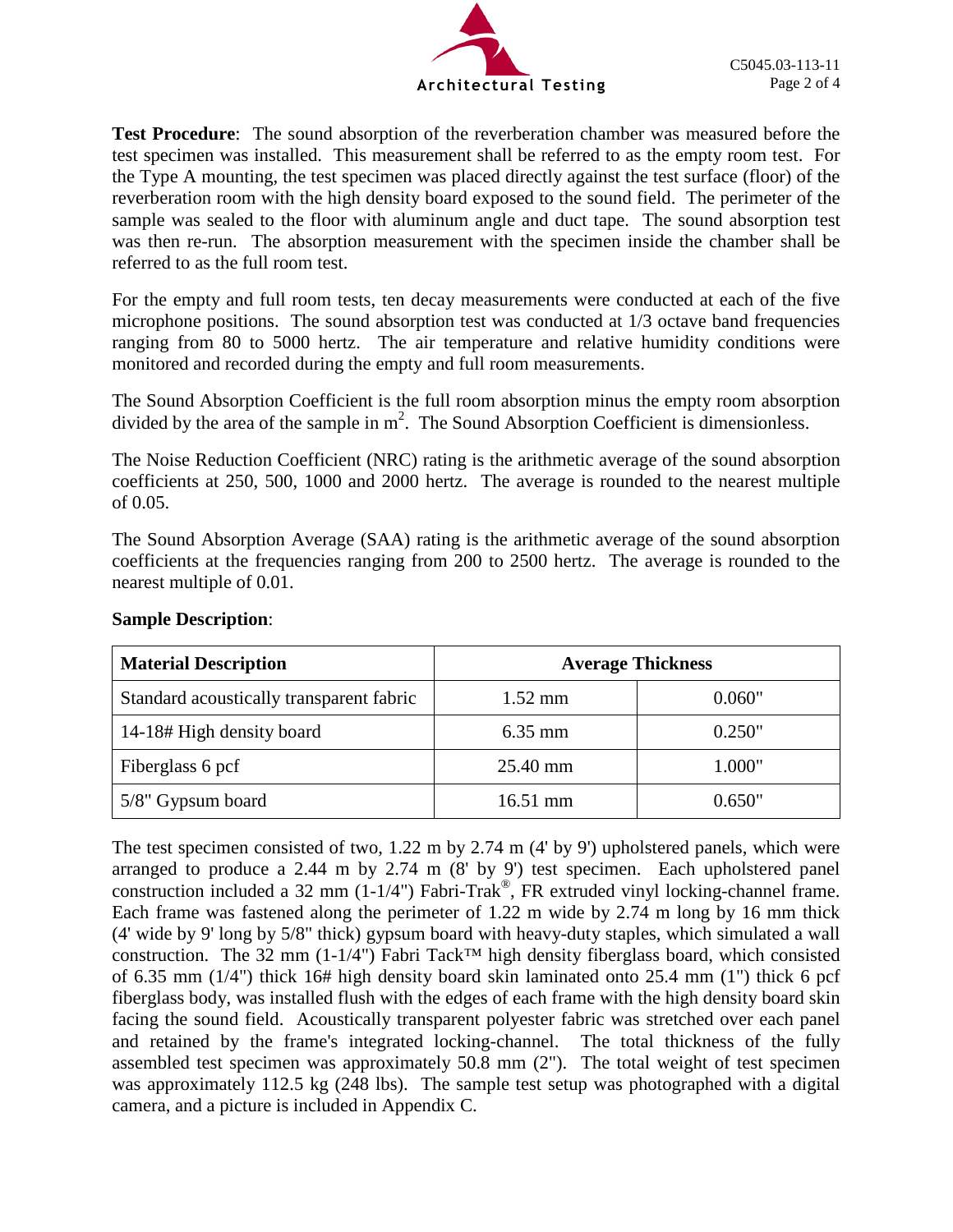

**Comments**: The client did not supply drawings on the Series/Model 1-1/4" Fabri Trak™, upholstered panel system with 1-1/4" Fabri Tack™. The test specimen was returned per the client's request.

**Test Results**: A summary of the sound absorption tests is listed below:

| <b>Summary of Test Results</b>                                                                                        |                                                                            |      |      |      |      |      |            |      |
|-----------------------------------------------------------------------------------------------------------------------|----------------------------------------------------------------------------|------|------|------|------|------|------------|------|
| Sample ID Number &                                                                                                    | 1/3 Octave Sound Absorption Coefficients at<br>the Octave Band Frequencies |      |      |      |      |      | <b>NRC</b> | SAA  |
| <b>Sample Description</b>                                                                                             | 125                                                                        | 250  | 500  | 1000 | 2000 | 4000 |            |      |
| C5045.02A Series/Model<br>$1-1/4$ " Fabri Trak <sup>TM</sup> ,<br>upholstered panel system<br>with 1-1/4" Fabri Tack™ | 0.33                                                                       | 0.70 | 0.96 | 0.94 | 0.82 | 0.87 | 0.85       | 0.84 |

The complete test results are listed in Appendix B. The acoustical chamber is qualified down to 80 hertz. Data provided below this frequency is for reference only.

Architectural Testing will service this report for the entire test record retention period. Test records, such as detailed drawings, datasheets, representative samples of test specimens, or other pertinent project documentation, will be retained by Architectural Testing for the entire test record retention period.

This report does not constitute certification of this product nor an opinion or endorsement by this laboratory. It is the exclusive property of the client so named herein and relates only to the specimen tested. This report may not be reproduced, except in full, without the written approval of Architectural Testing.

For ARCHITECTURAL TESTING, INC:

SI PRHS

Daniel P. Platts Todd D. Kister

DPP:jmcs

Tord P. Kistn

Technician - Acoustical Testing Laboratory Supervisor - Acoustical Testing

Attachments (pages): This report is complete only when all attachments listed are included. Appendix-A: Equipment description (1) Appendix-B: Complete test results (2) Appendix-C: Photograph (1)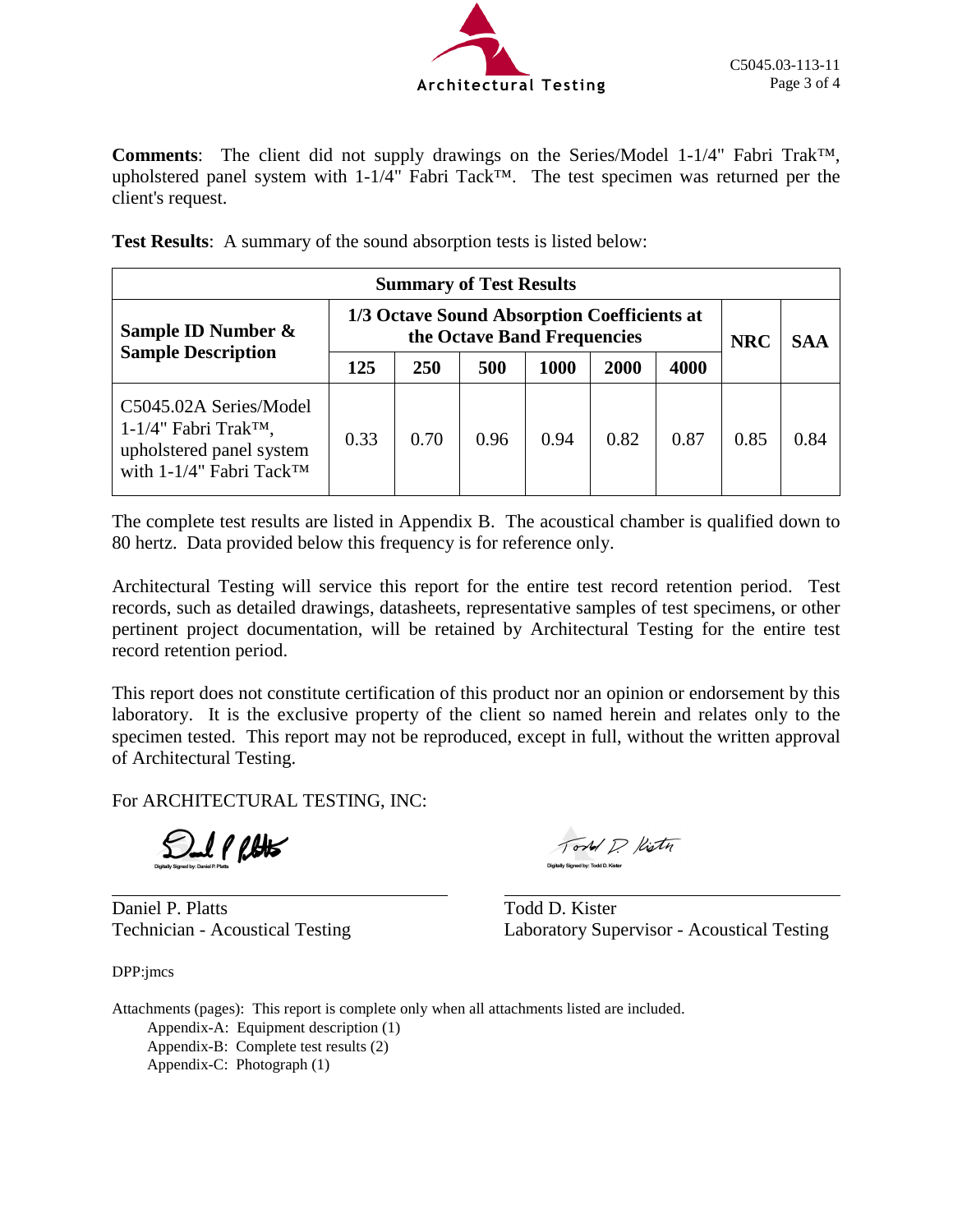

# **Revision Log**

| Rev. # Date |                | Page(s) | <b>Revision(s)</b>           |
|-------------|----------------|---------|------------------------------|
|             | $03/13/13$ N/A |         | <b>Original Report Issue</b> |

This report produced from controlled document template ATI 00270, revised 11/28/12.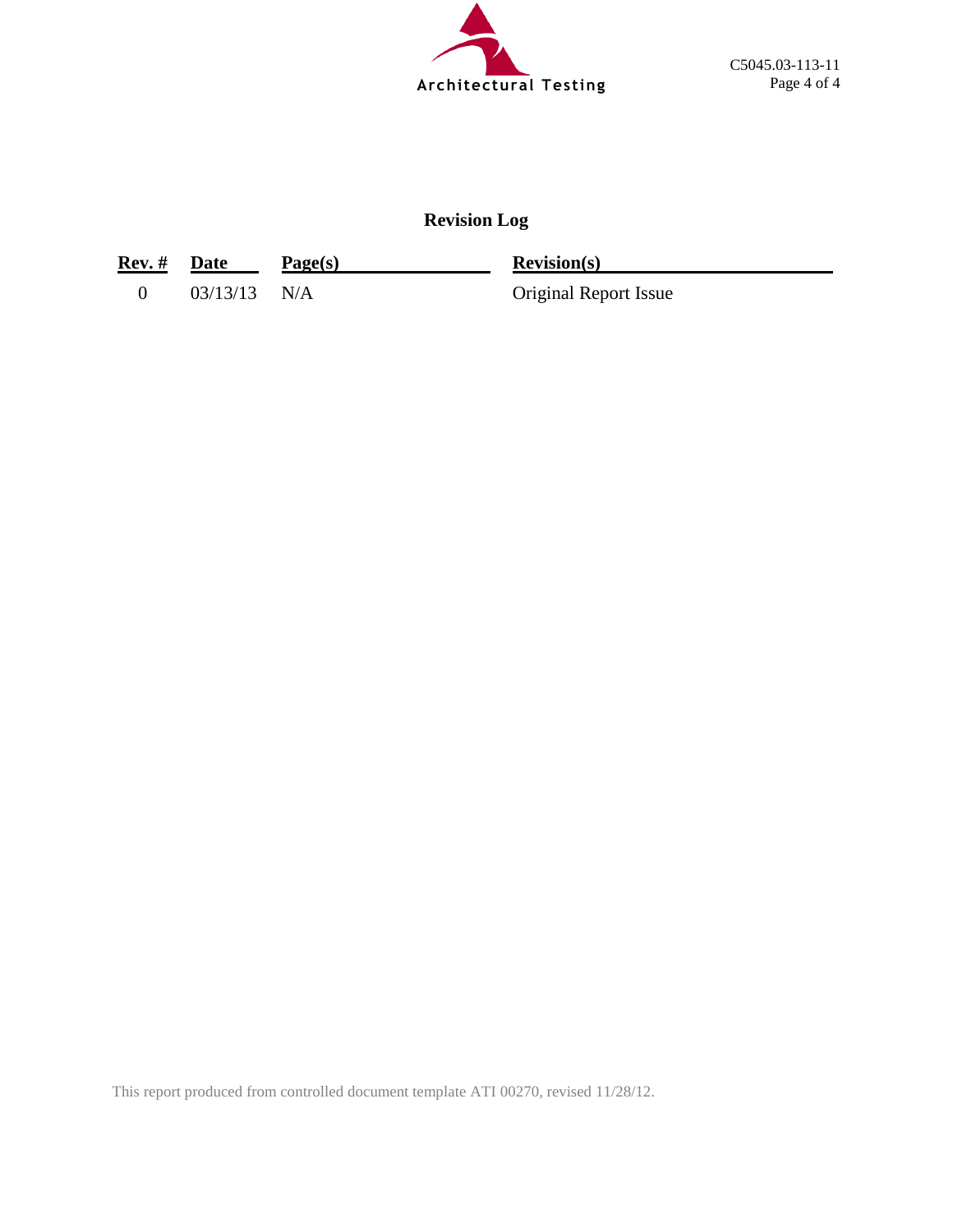

# **Appendix A**

#### **Instrumentation:**

| <b>Instrument</b>                              | <b>Manufacturer</b>      | Model               | <b>Description</b>              | <b>ATI</b><br><b>Number</b> | Date of<br><b>Calibration</b> |
|------------------------------------------------|--------------------------|---------------------|---------------------------------|-----------------------------|-------------------------------|
| Analyzer                                       | <b>Hewlett Packard</b>   | HP35670A            | Real time analyzer              | 004112                      | 07/11<br>*                    |
| Data Acquisition Unit                          | Agilent                  | 34970A              | Data Acquisition Unit           | 62211                       | 07/12                         |
| Receive Room<br>Microphone                     | <b>GRAS</b>              | 40 AR               | 1/2" Microphone                 | Y003246                     | 08/12                         |
| Receive Room<br>Preamplifier                   | <b>GRAS</b>              | 26 AK               | 1/2" Preamplifier               | Y003249                     | 08/12                         |
| Microphone Calibrator                          | Bruel & Kjaer            | <b>Type 4228</b>    | Pistonphone Calibrator          | Y002816                     | 02/12                         |
| Noise Source                                   | <b>Delta Electronics</b> | $SNG-1$             | Noise Generator                 | Y002181                     | N/A                           |
| Equalizer                                      | Rane                     | <b>RPE 228</b>      | Programmable Equalizer          | Y002180                     | N/A                           |
| <b>Power Amplifiers</b>                        | Crown                    | Xti 2000            | Two, Amplifiers                 | 005769<br>005770            | N/A                           |
| Receive Room<br>Loudspeakers                   | Renkus-Heinz Inc.        | Trap Jr./9          | Two, Loudspeakers               | Y001784<br>Y001785          | N/A                           |
| Receive Room<br><b>Environmental Indicator</b> | Vaisala                  | HMW60Y              | Temperature and Humidity Sensor | 005066                      | 09/12                         |
| <b>Weather Station</b>                         | Davis Instruments        | VantagePRO<br>6150C | <b>Weather Station</b>          | Y003257                     | 05/12                         |

*\*- Note: The calibration frequency for this equipment is every two years per the manufacturer's recommendation.*

#### **Test Chamber:**

|              | Volume                                  | <b>Description</b>                     |
|--------------|-----------------------------------------|----------------------------------------|
|              |                                         | Rotating vane and stationary diffusers |
| Receive Room | $234 \text{ m}^3 (8291.3 \text{ ft}^3)$ | Temperature and humidity controlled    |
|              |                                         | Isolation pads under the floor         |

*N/A-Non Applicable*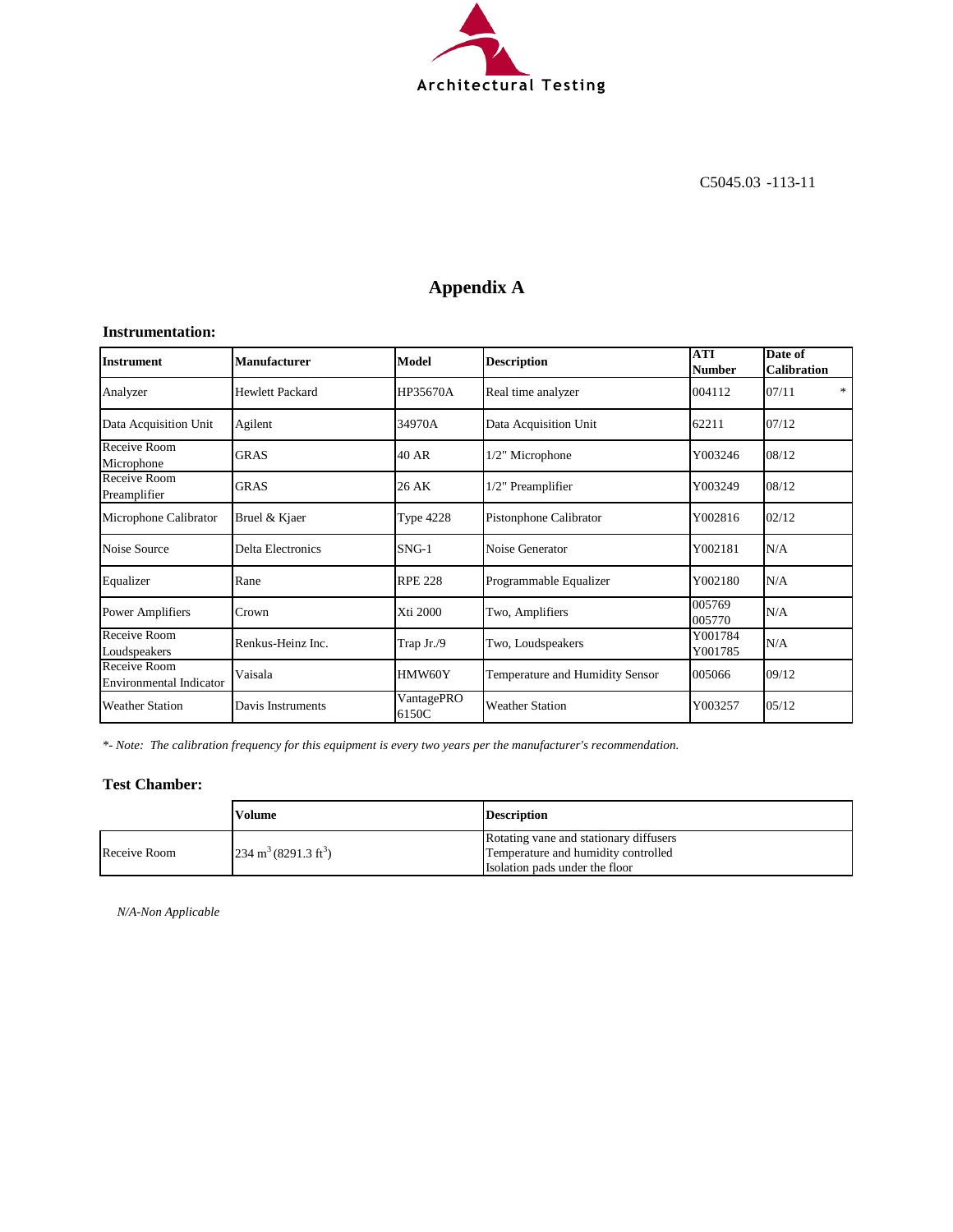

C5045.03-113-11

# **Appendix B**

**Complete Test Results**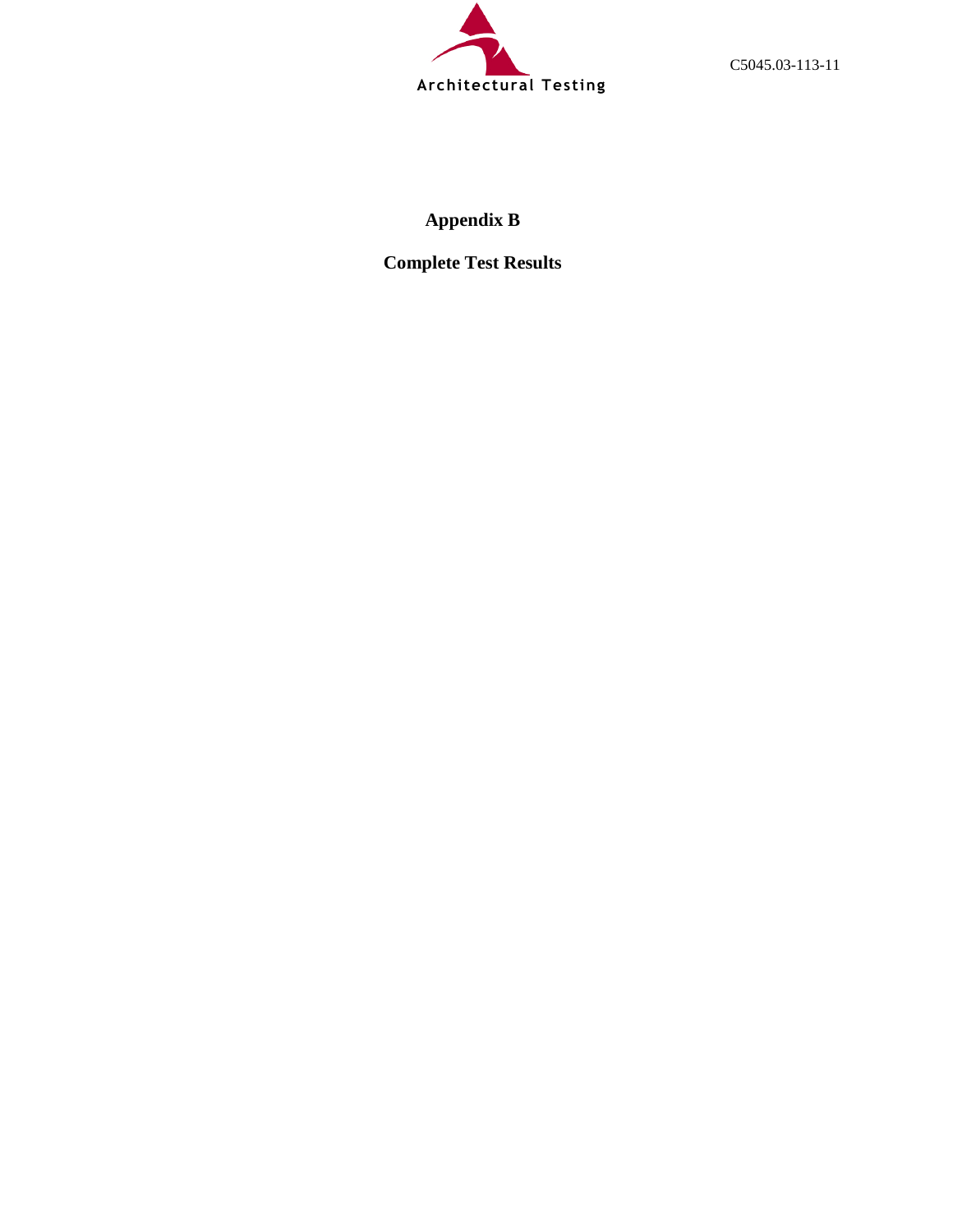



# **SOUND ABSORPTION**

ASTM C 423

| Test Date            | 02/04/13                 |      |                                                                                    |  |  |  |  |
|----------------------|--------------------------|------|------------------------------------------------------------------------------------|--|--|--|--|
| <b>ATI No.</b>       | C5045.02A                |      |                                                                                    |  |  |  |  |
| <b>Client</b>        | Fabri Trak Systems, Inc. |      |                                                                                    |  |  |  |  |
| Specimen             |                          |      | Series/Model: 1-1/4" Fabri Trak™, upholstered panel system with 1-1/4" Fabri Tack™ |  |  |  |  |
|                      |                          |      |                                                                                    |  |  |  |  |
| Operator             | Daniel P. Platts         |      |                                                                                    |  |  |  |  |
| Sample Area          | 6.69 $m^2$               |      |                                                                                    |  |  |  |  |
| <b>Mounting Type</b> | Type A                   |      |                                                                                    |  |  |  |  |
|                      | Empty                    | Full |                                                                                    |  |  |  |  |
| Temp C               | 22                       | 23   |                                                                                    |  |  |  |  |
| <b>RH %</b>          | 48<br>50                 |      |                                                                                    |  |  |  |  |
| B.P. (mb)            | 1004                     |      |                                                                                    |  |  |  |  |

|             | Empty Room        |                    | <b>Full Room</b>  |                    | <b>Absorption</b>  | <b>Relative</b>    |
|-------------|-------------------|--------------------|-------------------|--------------------|--------------------|--------------------|
| <b>Freq</b> | <b>Absorption</b> | <b>Uncertainty</b> | <b>Absorption</b> | <b>Uncertainty</b> | <b>Coefficient</b> | <b>Uncertainty</b> |
| (Hz)        | (m <sup>2</sup> ) |                    | (m <sup>2</sup> ) |                    |                    |                    |
| 80          | 5.02              | 0.061              | 5.76              | 0.083              | 0.11               | 0.015              |
| 100         | 5.55              | 0.008              | 6.69              | 0.090              | 0.17               | 0.014              |
| 125         | 4.80              | 0.023              | 7.03              | 0.032              | 0.33               | 0.006              |
| 160         | 4.38              | 0.000              | 6.30              | 0.002              | 0.29               | 0.000              |
| 200         | 4.10              | 0.036              | 8.10              | 0.058              | 0.60               | 0.010              |
| 250         | 4.63              | 0.008              | 9.29              | 0.050              | 0.70               | 0.008              |
| 315         | 4.83              | 0.012              | 10.42             | 0.000              | 0.84               | 0.002              |
| 400         | 5.01              | 0.014              | 10.86             | 0.019              | 0.87               | 0.004              |
| 500         | 5.04              | 0.000              | 11.47             | 0.022              | 0.96               | 0.003              |
| 630         | 4.82              | 0.013              | 11.07             | 0.011              | 0.93               | 0.003              |
| 800         | 4.85              | 0.009              | 10.95             | 0.050              | 0.91               | 0.008              |
| 1000        | 4.73              | 0.014              | 11.02             | 0.007              | 0.94               | 0.002              |
| 1250        | 5.19              | 0.008              | 10.81             | 0.017              | 0.84               | 0.003              |
| 1600        | 5.15              | 0.002              | 10.51             | 0.026              | 0.80               | 0.004              |
| 2000        | 5.07              | 0.008              | 10.57             | 0.029              | 0.82               | 0.005              |
| 2500        | 5.25              | 0.003              | 10.78             | 0.002              | 0.83               | 0.001              |
| 3150        | 5.44              | 0.008              | 11.32             | 0.028              | 0.88               | 0.004              |
| 4000        | 5.31              | 0.003              | 11.11             | 0.008              | 0.87               | 0.001              |
| 5000        | 5.65              | 0.005              | 11.39             | 0.022              | 0.86               | 0.003              |

**NRC Rating 0.85** *(Noise Reduction Coefficient)*

**SAA Rating 0.84** *(Sound Absorption Average)*

*Notes:*

*1) The NRC rating is the arithmetic average of the sound absorption coefficients at 250, 500, 1000, and 2000 hertz. The average is rounded to the nearest multiple of 0.05.*

*2) The SAA rating is the arithmetic average of the sound absorption coefficients at the frequencies ranging from 200 to 2500 hertz. The average is rounded to the nearest multiple of 0.01.*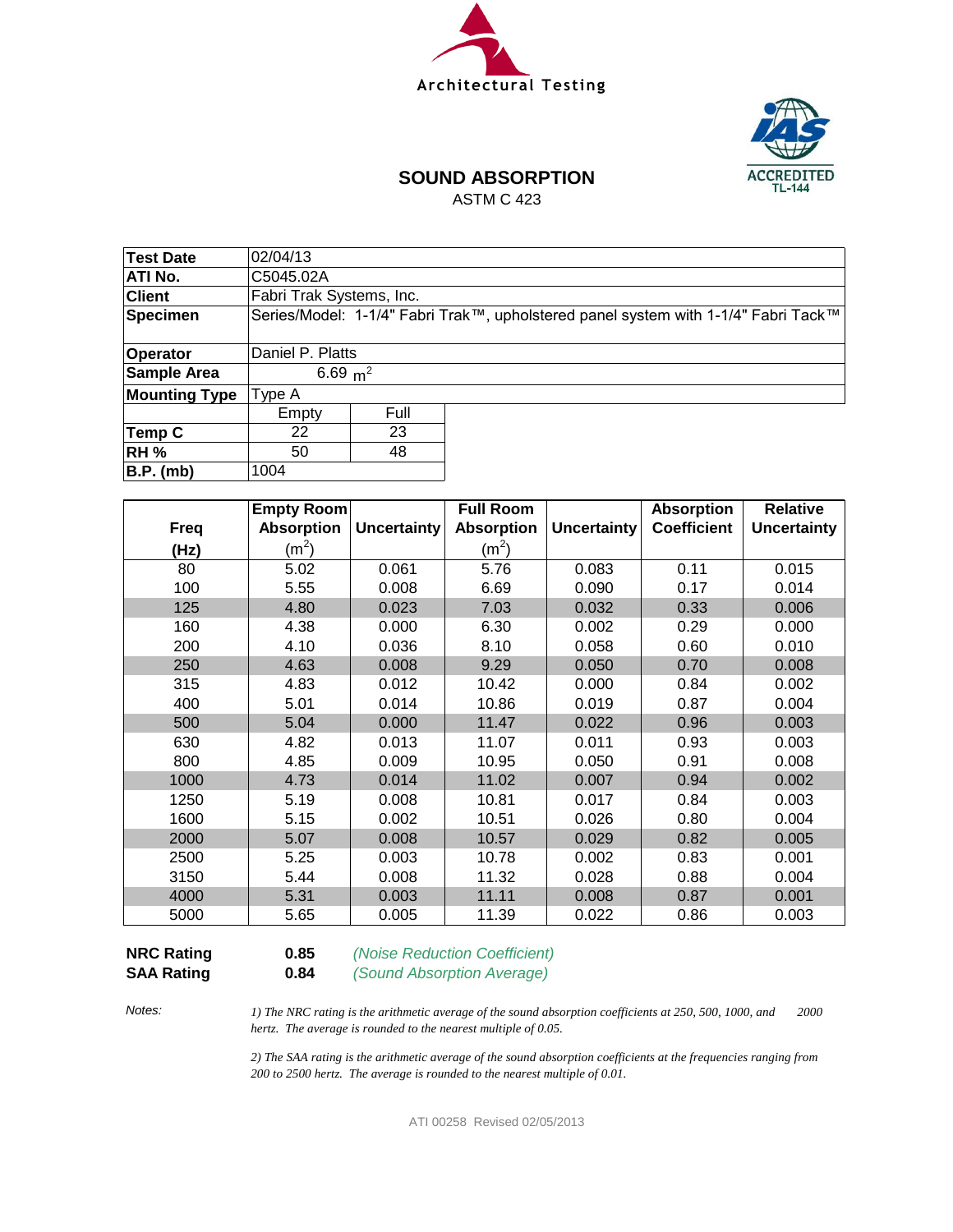



#### **SOUND ABSORPTION**

ASTM C 423

| Test Date            | 02/04/13                 |      |                                                                                    |  |  |  |  |
|----------------------|--------------------------|------|------------------------------------------------------------------------------------|--|--|--|--|
| ATI No.              | C5045.02A                |      |                                                                                    |  |  |  |  |
| <b>Client</b>        | Fabri Trak Systems, Inc. |      |                                                                                    |  |  |  |  |
| <b>Specimen</b>      |                          |      | Series/Model: 1-1/4" Fabri Trak™, upholstered panel system with 1-1/4" Fabri Tack™ |  |  |  |  |
|                      |                          |      |                                                                                    |  |  |  |  |
| Operator             | Daniel P. Platts         |      |                                                                                    |  |  |  |  |
| Sample Area          | 6.69 $m^2$               |      |                                                                                    |  |  |  |  |
| <b>Mounting Type</b> | Type A                   |      |                                                                                    |  |  |  |  |
|                      | Empty                    | Full |                                                                                    |  |  |  |  |
| Temp C               | 22.7<br>21.9             |      |                                                                                    |  |  |  |  |
| <b>RH %</b>          | 48<br>50                 |      |                                                                                    |  |  |  |  |
| B.P. (mb)            | 1004                     |      |                                                                                    |  |  |  |  |